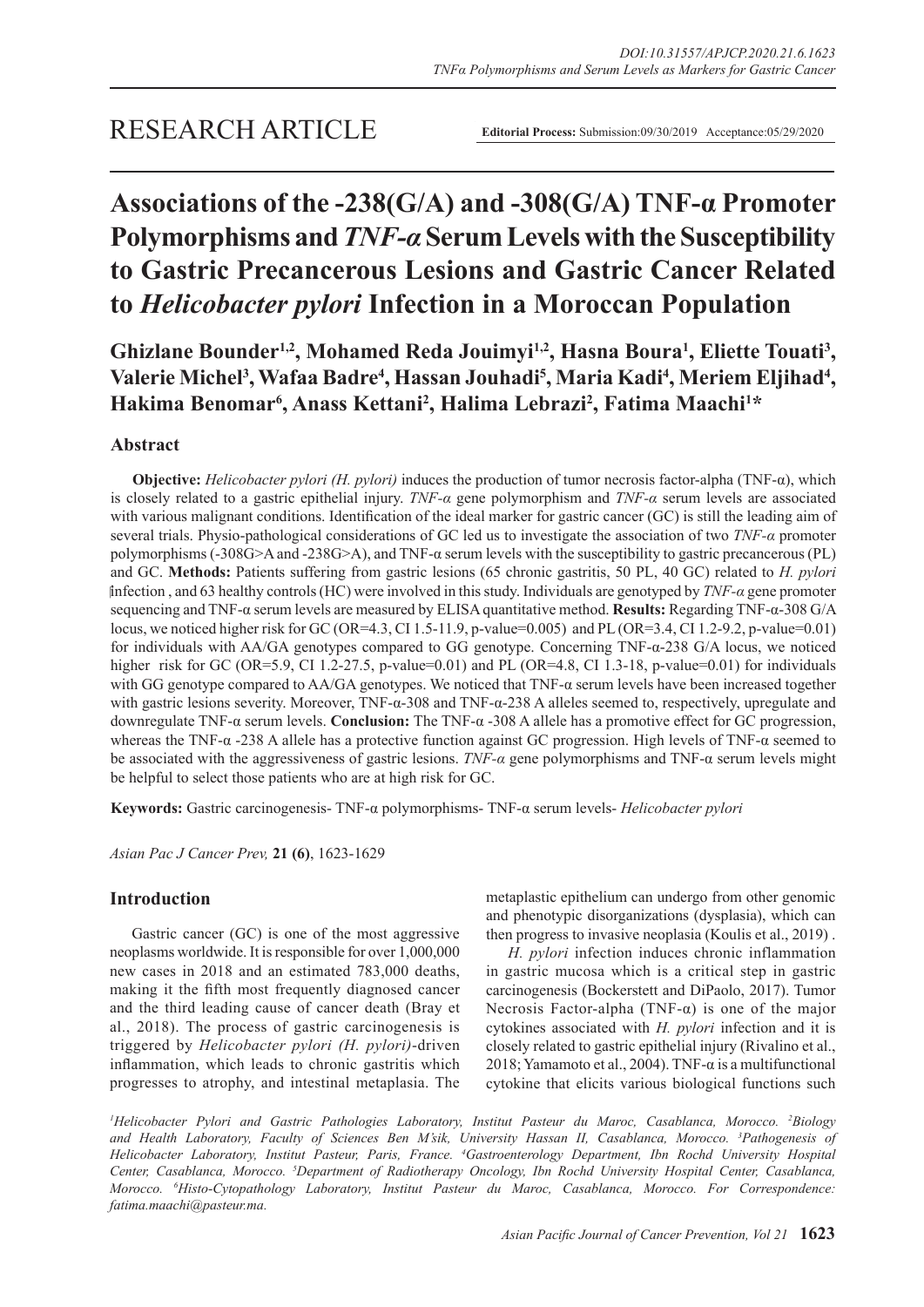#### *Ghizlane Bounder et al*

as immune homeostasis, inflammatory reaction, and cell surveillance (Martínez-Reza et al., 2017). In cancer pathologies, TNF-α plays a paradoxical role. On one hand, this cytokine can act as a tumor suppressor through vascular destruction, tumor necrosis, and immunostimulatory effects. On the other hand, TNF-α can act as a tumor promoter by inducing cellular transformation, survival, proliferation, invasion, angiogenesis, and metastasis (Josephs et al., 2018; Martínez-Reza et al., 2017; Wajant, 2009; Wang and Lin, 2008) .

The gene coding for TNF- $\alpha$  is located in the short arm of chromosome 6 (6p21) within the highly polymorphic region of the major histocompatibility complex. Its location and strict linkage disequilibrium present between some alleles of HLA-DR class II and HLA-B class I genes have allowed to hypothesize associations between TNF-α alleles and some diseases (Cereda et al., 2012). The promoter region of the *TNF-α* gene (approximately 1,000 bp) contains a very large number of regulatory elements that affect the transcription of the gene (Cereda et al., 2012). The expression of TNF- $\alpha$  is tightly regulated, in part, at the transcriptional level. Several polymorphisms within TNF- $\alpha$  promoter region (-308, -857, -863, -851, −575, −376, −244, -238, -1031) have been reported to influence the expression of *TNF-α* gene and diseases susceptibility (Banday et al., 2016; Cereda et al., 2012) .

The  $TNF-\alpha$  gene encodes for a transmembrane protein (tmTNF- $\alpha$ ) consisting of 233 amino acids (26 KDa) that is released in a soluble form  $(sTNF-\alpha)$  of 157 amino acids (17 KDa) by TNF-converting enzyme-mediated cleavage (Martínez-Reza et al., 2017). The different TNF-α isoforms can have different effects on inflammatory responses and tumor development. Based on several studies, it seems that tmTNF-α reduces the severity of inflammatory reactions and tumor growth, while  $sTNF-\alpha$  stimulates those processes (Ardestani et al., 2013; Horiuchi et al., 2010; Uysal et al., 2018; Yamamoto et al., 2004; Yu et al., 2013).

A high level of TNF- $\alpha$  is associated with aggressive behavior and poor prognosis in many malignant cancers (Gao et al., 2017; Rossi et al., 2018).

The sTNF- $\alpha$  is detected at low doses in the serum of healthy subjects, while high levels are detected in patients suffering from cancer and inflammatory diseases (Erturk et al., 2016; Mlak et al., 2020; Morningstar-Wright, 2018; Mourtzikou et al., 2014; Stanilov et al., 2014). Decreases in TNF-α serum levels in patients receiving chemotherapy have been reported by many studies (Berberoglu et al., 2004). This suggests that the serum levels of sTNF- $\alpha$ could be an indicator of the response to chemotherapy and tumor prognosis.

In most patients, GC is diagnosed in an advanced stage, which explains the poor prognosis and the high mortality rates. GC develops via several sequential lesions, which representing an opportunity for early detection and intervention to prevent the progression of precancerous lesions (PL) towards the GC. The aim of the present study is to evaluate the potential of TNF- $\alpha$  genotyping (TNF- $\alpha$ ) -308 G/A, TNF- $\alpha$  -238 G/A) and TNF- $\alpha$  serum levels as predictive markers in GC.

## **Materials and Methods**

#### *Clinical and pathological characteristics of the study population*

Our study focused on patients suffering from gastric pathologies related to *H. pylori* infection collected from Gastroenterology and Oncology departments at the IBN ROCHD University Hospital Center. Patients having received previous treatment for *H. pylori* eradication, proton pump inhibitors, anti-inflammatory medicines, chemotherapy or radiotherapy treatment, patients suffering from any other infection, inflammatory disorders, cancers other than distal gastric adenocarcinoma, were excluded from the study. Healthy asymptomatic subjects, with no history of gastrointestinal illnesses or regular use of any gastrointestinal and anti-inflammatory medicines, were recruited from the Regional Transfusion Center of Casablanca .Three biopsies (1 antrum, 1 fundus, 1 lesser curvature) were sampled from patients admitted for endoscopy. Blood samples have been sampled from all participants.

Clinical information about the demographic characteristics of the participants including age, sex, place of birth, drug consumption (antibiotics, PPIs, anti-inflammatory drugs), smoking and alcohol habits, were collected using a structured questionnaire. All participants were informed about their inclusion in the study and agreed to it in writing form. The study protocol has been performed in accordance with the ethical standards of Helsinki and was approved by the ethical committee of Pasteur Institute of Morocco.

The biopsies were fixed in 10% formalin and taken to Histo-Cytopathology laboratory in Pasteur Institute of Morocco, where they were embedded in paraffin blocks, sectioned and stained in hematoxylin and eosin for conventional histopathology examination of gastric mucosal lesions and *H. pylori* infection.

The quantitative anti-H.Pylori IgG ELISA method was performed to detect *H. pylori* infection in the healthy controls subjects, using a commercially available kit (Euroimmun, D-23560 Lubeck (Deutschland)). A cut-off value of antibody concentration  $\geq 20$  relative units (RU)/ml was considered as positive.

#### *DNA extraction and quantification*

Genomic DNA was extracted from blood taken on EDTA tube using the commercially available kit (PureLink™ Genomic DNA Mini Kit). The quantity, quality, and purity of DNA were checked by 0.8 % agarose gel electrophoresis and also by the ratios of Optical Density at 260/280 nm and 260/230 nm using a spectrophotometer (NanoVue plus). Then it was stored at −20°C until use.

#### *Genotyping of TNF-α -308 /-238 polymorphisms*

Individuals are genotyped for *TNF-α* gene promoter at position -308 (G/A) and -238 (G/A) by using sequencing.

Firstly, the *TNF-α* gene (266 bp) was amplified by PCR. The reaction was carried out in a total volume of 20  $\mu$ L, consisting of 200 ng of genomic DNA, 0.5 µM of primers (Essadik et al., 2015), 1 mM de dNTPs, 3 mM  $MgCl<sub>2</sub>$  and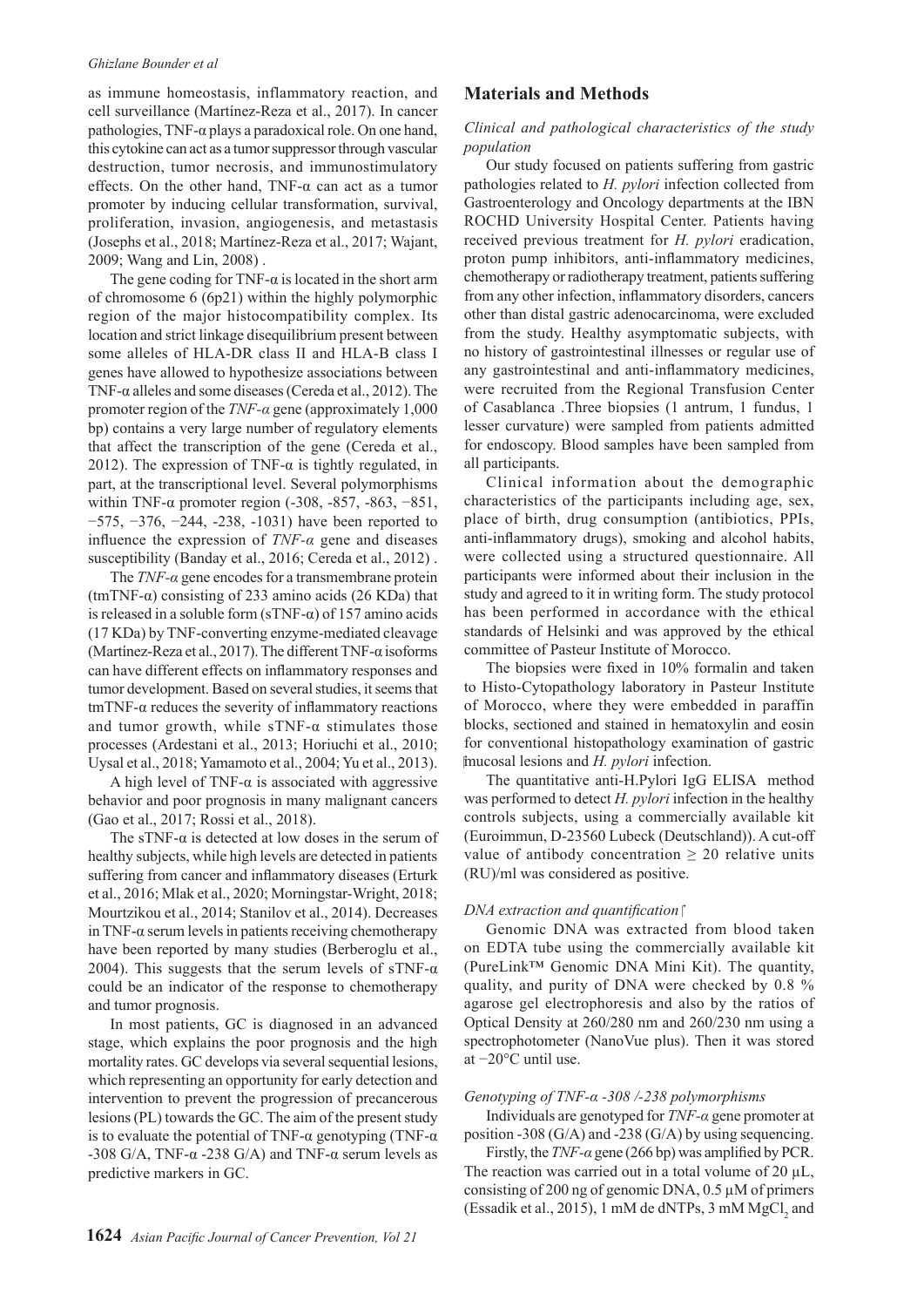0.5 unit of Taq polymerase (BIOLINE). Thermocycling conditions of PCR were as follows: initial denaturation at 95°C for 1min, followed by 35 cycles of 95°C for 15 seconds, 57°C for 15 seconds, 72°C for 30 seconds, and a final extension at 72°C for 7 min. The PCR products were analyzed by  $1.5\%$  agarose gel electrophoresis. purified using ExoSap (EX'S-Pure, Nimagen) in a final volume of 7  $\mu$ L, consisting of 2  $\mu$ l ExoSAP enzyme and 5µl of PCR product, and incubated at 37°C for 4min and 90°C for 1min. Then, The DNA sequencing conditions was carried out on the basis of the method described by Essadik (2005) by using BigDyeR Terminator v3.1 Cycle Sequencing Kit (AppliedBiosystems). The DNA sequences were read by an Applied Biosystems 377 DNA sequencer and analyzed using the BIOEDITE software package.<sup>†</sup>

#### *Measurement of TNF-α serum Levels*

Blood samples were collected in a serum tube from each patient before anesthesia and gastroscopy examination and conserved in an icebox during transport. The serum was separated within 1 h of blood collection after spinning for 15 min at 1,500 g. Serum samples were stored at -80  $\degree$ C in aliquots of 500  $\mu$ L and thawed just before testing. Serum levels of TNF-α were measured using the Human TNF- $\alpha$  ELISA kit from R and D Systems (DuoSet ELISA, USA) and it was used according to the

manufacturer's instructions. Total TNF-α concentrations in samples were expressed as pg/ml.

#### *Statistical analysis*

The results of this study were statistically analyzed using R software version 1.1.456. The descriptive data are presented in terms of frequencies. The differences between the groups were analyzed with the chi-square or Fisher's exact test for the categorical variables, Wilcoxon test for the qualitative (2 classes) and numeric variables, and the Kruskal Wallis test for the qualitative (3 classes and more) and numeric variables. The differences were considered significant at p-value <0.05.

## **Results**

## *Clinical and pathological characteristics of the study population*

In total, 218 participants with *H. pylori*-positive status were selected in the present study and divided into two categories. The first category includes 63 asymptomatic healthy controls subjects (HC). The second category includes 155 patients with various gastric lesions related to *H. pylori* infection: 65 with chronic gastritis, 50 with PL (30 with atrophic gastritis, 20 with intestinal metaplasia) and 40 with gastric adenocarcinoma, were investigated. Male/Female fratio in the case group and the control group

Table 1. TNFα Promoter Polymorphisms at Positions -308 and -238 in Patients with Gastric Lesions and Healthy **Controls** 

|                                                   | HC        | CG                          | PL                       | GC                        |  |
|---------------------------------------------------|-----------|-----------------------------|--------------------------|---------------------------|--|
|                                                   | N(%)      | N(%                         | N(%)                     | N(%                       |  |
| TNF $\alpha$ -308 G/A genotypes                   |           |                             |                          |                           |  |
| GG                                                | 56 (88.9) | 54(83.1)                    | 35(70)                   | 26(65)                    |  |
| GA                                                | 4(6.3)    | 8(12.3)                     | 9(18)                    | 6(15)                     |  |
| AA                                                | 3(4.8)    | 3(4.6)                      | 6(12)                    | 8(20)                     |  |
| $P$ -value*                                       |           | 0.5                         | 0.044                    | 0.012                     |  |
| OR; [95%CI]; <i>P</i> -value $(AA + GA vs. GG)**$ |           | $1.62$ , $[0.6-4.5]$ ; 0.44 | $3.4$ ; [1.2-9.2]; 0.016 | $4.3$ ; [1.5-11.9]; 0.005 |  |
| TNF $\alpha$ -308 G/A alleles                     |           |                             |                          |                           |  |
| G                                                 | 116(92)   | 116(89.2)                   | 79 (79)                  | 58 (72.5)                 |  |
| $\mathbf{A}$                                      | 10(8)     | 14(10.8)                    | 21(21)                   | 22(27.5)                  |  |
| $P$ -value*                                       |           | 0.46                        | 0.004                    | 0.0001                    |  |
| OR;[95%CI]; <i>P</i> -value (A vs. G)**           |           | $1.4$ ; [0.6-3.2]; 0.52     | $3.08$ ; [1.3-6.9];0.006 | 4.4; $[1.95-9.9]$ ; 3e-04 |  |
| TNF $\alpha$ -238 G/A genotypes                   |           |                             |                          |                           |  |
| GG                                                | 48 (76.2) | 54(83.1)                    | 47 (94)                  | 38 (95)                   |  |
| GA                                                | 9(14.3)   | 8(12.3)                     | 2(4)                     | 1(2.5)                    |  |
| AA                                                | 6(9.5)    | 3(4.6)                      | 1(2)                     | 1(2.5)                    |  |
| $P$ -value*                                       |           | 0.54                        | 0.04                     | 0.04                      |  |
| OR; 95% CI; <i>P</i> -value** (GG vs. $AA + GA$ ) |           | $1.5$ ; [0.64-3.6]; 0.38    | $4.8$ ; [1.3-18];0.01    | $5.9$ ; [1.2-27.5]; 0.01  |  |
| TNF $\alpha$ -238 G/A alleles                     |           |                             |                          |                           |  |
| G                                                 | 105(83)   | 116(89.3)                   | 96 (96)                  | 77 (96.5)                 |  |
| $\mathbf{A}$                                      | 21(17)    | 14(10.7)                    | 4(4)                     | 3(3.5)                    |  |
| $P$ -value*                                       |           | 0.17                        | 0.002                    | 0.004                     |  |
| OR; 95%C I; <i>P</i> -value** (G vs. A)           |           | 1.6; [0.8-3.4]; 0.2         | 4.8; [1.5-14.4]; 0.002   | $5.1$ ; [1.4-17.8]; 0.006 |  |

HC, Healthy controls; CG, chronic gastritis; PL, precancerous lesions; GC, gastric cancer. \*p-value was calculated using the Chisq test/Fisher test. \*\* twoby2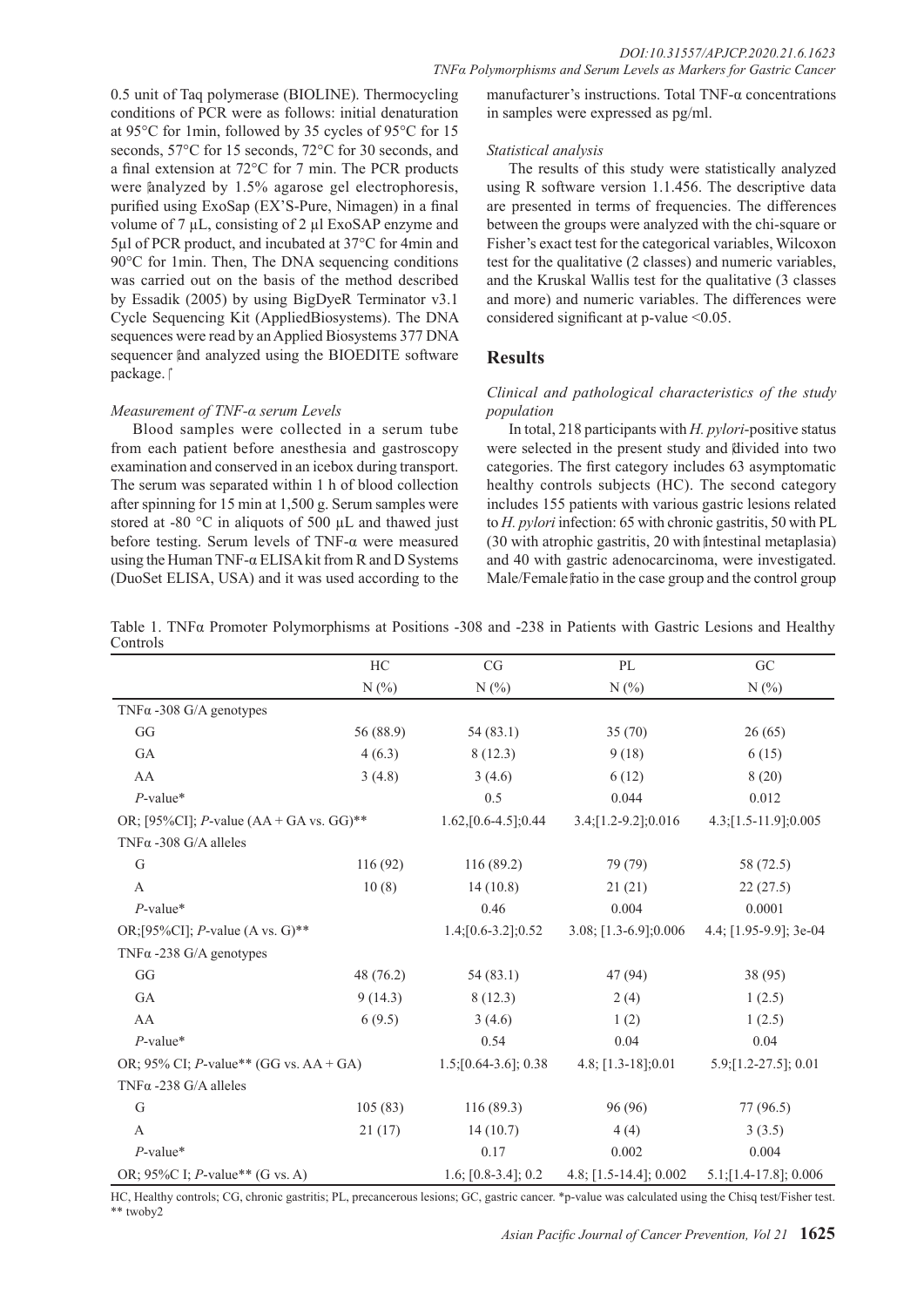Table 2. Association between Serum Levels of TNFα and Gastric Lesions Severity

| $TNF\alpha$ (pg/mL)                  | HC         | CG                       | PL                       | GC           |
|--------------------------------------|------------|--------------------------|--------------------------|--------------|
| Range                                | $6 - 77.7$ | $22 - 100$               | $11 - 108$               | $31 - 289.7$ |
| Mean                                 | 36         | 50.7                     | 55                       | 116.6        |
| <b>SD</b>                            | 15.6       | 19.6                     | 27.5                     | 91.8         |
| p-value significance intra-groups *  |            | 8.00e-09                 |                          |              |
| p-value significance inter-groups ** |            |                          |                          |              |
| Case vs controls                     |            | 0.001                    | 0.0004                   | 2.20E-08     |
| Case vs chronic gastritis            |            |                          | 0.2                      | 0.00002      |
| Case vs precancerous lesions         |            | $\overline{\phantom{a}}$ | $\overline{\phantom{0}}$ | 0.001        |

HC, Healthy controls; CG, chronic gastritis; PL, precancerous lesions; GC, gastric cancer; \*, Kruskal-Wallis test; \*\*, Wilcox test.

| Table 3. Association between $TNF\alpha -308$ and -238 G/A Locus Genotypes and $TNF\alpha$ Serum Levels |  |  |  |  |  |  |
|---------------------------------------------------------------------------------------------------------|--|--|--|--|--|--|
|---------------------------------------------------------------------------------------------------------|--|--|--|--|--|--|

|                                                                                                                                                                                                                                                                                                                                                                                                                                       | $TNF\alpha - 308$ G/A Genotypes |            |         | $TNF\alpha - 238$ G/A Genotypes |           |          |
|---------------------------------------------------------------------------------------------------------------------------------------------------------------------------------------------------------------------------------------------------------------------------------------------------------------------------------------------------------------------------------------------------------------------------------------|---------------------------------|------------|---------|---------------------------------|-----------|----------|
| $TNF\alpha$ (pg/mL)                                                                                                                                                                                                                                                                                                                                                                                                                   | GG                              | <b>GA</b>  | AA      | GG                              | GA        | AA       |
| Range                                                                                                                                                                                                                                                                                                                                                                                                                                 | $11 - 85$                       | 23-183.2   | 6-595   | $6 - 113.2$                     | $11-64.2$ | $6 - 55$ |
| Mean                                                                                                                                                                                                                                                                                                                                                                                                                                  | 44.6                            | 75.1       | 205.4   | 54.4                            | 36.5      | 34.1     |
| <b>SD</b>                                                                                                                                                                                                                                                                                                                                                                                                                             | 17.9                            | 48.6       | 197.1   | 28.4                            | 13.8      | 16       |
| p-value significance intra-groups *                                                                                                                                                                                                                                                                                                                                                                                                   |                                 | $7.10e-06$ |         |                                 | 0.0003    |          |
| p-value significance inter-groups **                                                                                                                                                                                                                                                                                                                                                                                                  |                                 |            |         |                                 |           |          |
| Case vs GG                                                                                                                                                                                                                                                                                                                                                                                                                            |                                 | 0.001      | 0.00007 |                                 | 0.0008    | 0.01     |
| Case vs GA<br>$\mathbf{d}_2 = \mathbf{Y} \mathbf{Z} = \mathbf{I} - \mathbf{I} - \mathbf{Y} \mathbf{X} \mathbf{Y} - \mathbf{I} \mathbf{I} \mathbf{Y} = \mathbf{I} - \mathbf{I} - \mathbf{I} \mathbf{X} \mathbf{X} \mathbf{Y} + \mathbf{I} \mathbf{I} \mathbf{Y} = \mathbf{I} - \mathbf{I} \mathbf{X} \mathbf{X} \mathbf{Y} + \mathbf{I} \mathbf{I} \mathbf{Y} + \mathbf{I} \mathbf{I} \mathbf{Y} + \mathbf{I} \mathbf{I} \mathbf{Y} +$ |                                 |            | 0.03    |                                 |           | 0.92     |

\*, Kruskal-Wallis test; \*\*, Wilcox test.

was, respectively, 73/82 and 34/29. The mean age of HC, chronic gastritis, PL and GC was, respectively,  $43 \pm 8$ , 45±16, 53±14, 56±14 years.

#### *Genotyping of TNF-α -308 /-238 polymorphisms*

Regarding TNF-α promoter -308 G/A locus, the frequency of A allele is 8% in HC and has shown an increase with the severity of gastric lesions, with the following order: 10.8% in chronic gastritis, 21% in PL and 27.5% in GC. Besides, the frequency of GA genotype was observed higher in patients with chronic gastritis, PL and GC (12.3%, 18%, and 15% respectively) compared with the HC group (6.3%). Whereas the AA genotype was more occurred among patients with PL and GC (12% and 20% respectively) compared to patients with chronic gastritis and HC (4.6% and 4.8% respectively) (Table 1). Significant alterations in genotypes and alleles distribution of TNF-α -308 G/A locus between patients with GC (p-value=0.01, p-value=0.0001 respectively), PL (p-value=0.04, p-value=0.004 respectively), and control group were noticed. Moreover, a higher risk for GC (OR= 4.3, CI 1.5-11.9, p-value=0.005) and PL (OR= 3.4, CI 1.2-9.2, p-value= 0.016) was seen for individuals carrying TNF- $\alpha$  -308 AA/GA genotypes against those with TNF- $\alpha$  -308 GG genotype. Whereas no significant differences between chronic gastritis and control group were identified.

Regarding TNF- $\alpha$  promoter -238 G/A locus, the frequency of A allele is 17% in HC and it was observed in decline together with the increase of gastric lesions severity, in the following order: 10.7% in chronic gastritis, 4% in PL and 3.5% in GC. Besides, the genotypes GA and AA has occurred more among HC (14.3% and 9.5%

respectively) and patients with chronic gastritis (12.3% and 4.6% respectively) compared to patients suffering from PL (4% and 2% respectively) and GC (2.5% and 2.5% respectively). The genotypes and alleles distribution of TNF-α -238 G/A locus were statistically different between HC and patients with PL and GC (p-value=0.04) (Table 1). Besides, a higher risk for GC (OR= 5.9, CI 1.2-27.5, p-value=0.01) and PL (OR= 4.8, CI 1.3-18, p-value=0.01) were noticed for individuals with  $\text{TNF-}\alpha$ -238 GG genotype against AA/GA genotypes. Whereas no significant differences between chronic gastritis and control group were identified.

#### *Measurement of TNF-α serum Levels*

The relationship between serum levels of circulating TNF- $\alpha$  and the severity of gastric lesions was investigated. The distribution of TNF- $\alpha$  levels in each group of patients and controls is shown in Table 2.

The serum levels of circulating TNF- $\alpha$  were observed to be increased together with the severity of gastric lesions. TNF-α serum levels in the GC group were higher than those recorded in patients with PL and patients with chronic gastritis compared to HC. TNF- $\alpha$  serum levels mean were as follows 36 pg/ml in HC, 50.7 pg/ml in chronic gastritis, 55 pg/ml in PL, and 116.6 pg/ml in GC. A disparity in the TNF- $\alpha$  serum levels between patients and HC, and between GC and the other gastric lesions cases were noted, and it was statistically meaningful  $(p$ -value  $< 0.05)$ .

#### *Association between TNF-α -308 /-238 polymorphisms and TNF-α serum levels*

The impact of the TNF- $\alpha$  -308 G/A and -238 G/A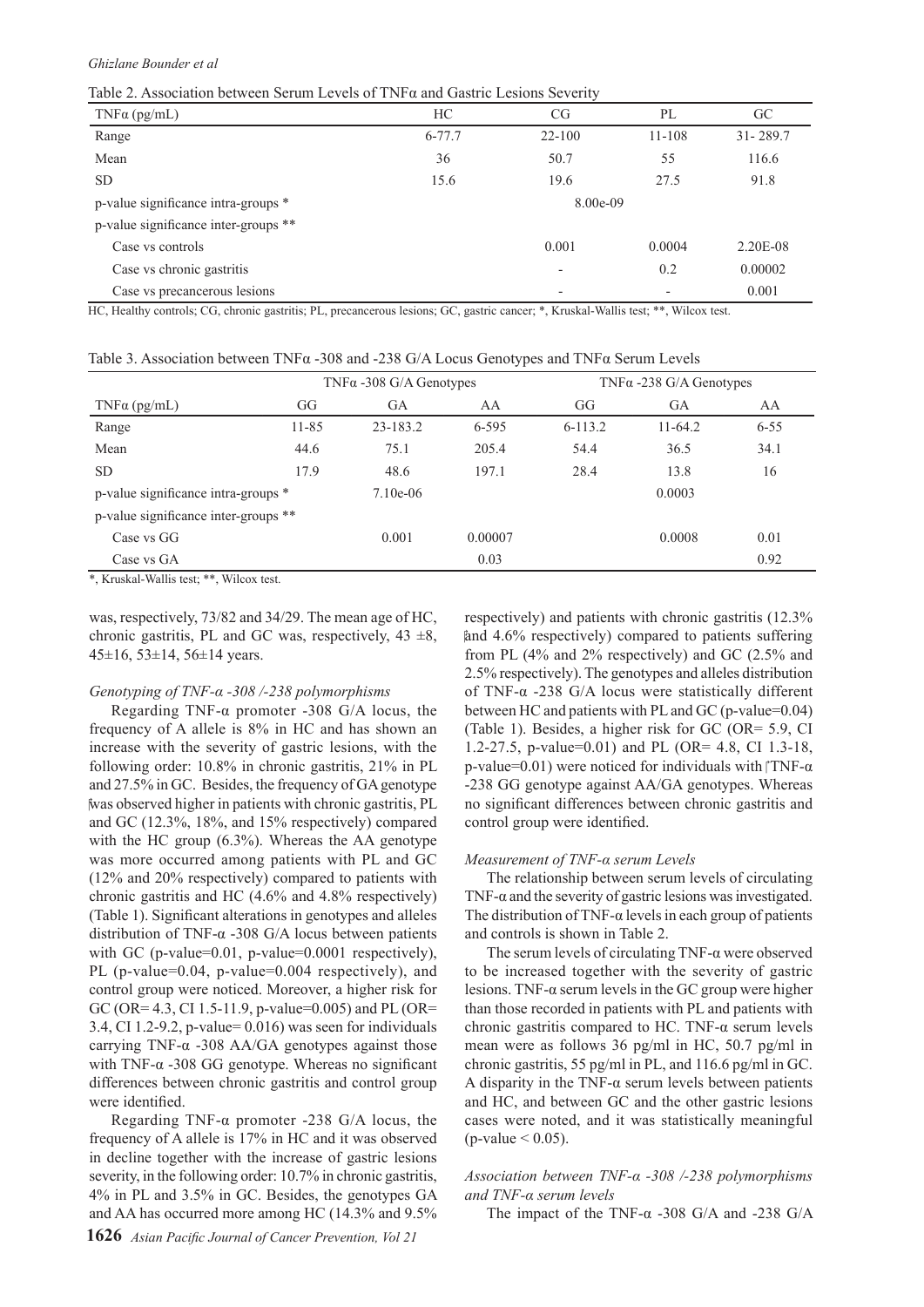polymorphisms on its serum levels were assessed. Table 3 shows a noteworthy difference in TNF- $\alpha$  levels between different genotypes of the two loci.

Regarding TNF- $\alpha$  -308 G/A locus, the TNF- $\alpha$  serum levels were observed to be increased with possession of the A allele. The mean level of TNF-α was 44.6 pg/ml within individuals harboring GG genotype, 75.1 pg/ml within GA, and 205.4 pg/ml within those harboring AA. The difference was statistically significant between TNF- $\alpha$ -308 polymorphism and TNF-α serum levels (p-value = 7.1e-06).

Concerning TNF-α -238 G/A locus, the TNF-α serum levels were observed to be decreased with possession of the A allele. The mean level was 54.4 pg/ml, 36.5 pg/ml and 34.1 pg/ml within individuals harboring GG, GA and AA genotypes, respectively. The difference was statistically significant between TNF-α -238 polymorphism and TNF-α serum levels (p-value=0.0003).

# **Discussion**

Identification of the ideal marker for GC is still the leading aim of several trials. Physio-pathological considerations of gastric carcinogenesis led us to evaluate the potential of TNF-α genotyping (TNF-α -308 G/A, TNF- $\alpha$  -238 G/A) and TNF- $\alpha$  serum levels as predictive markers of GC.

In our population, the evaluation of the association between  $TNF-\alpha$  polymorphisms and the susceptibility to GC has revealed a noteworthy link.

Regarding TNF- $\alpha$  -308 G/A locus, the frequency of the TNF- $α$  -308 A allele was observed to increase with gastric lesions severity. Notable disparity in TNF-α -308 genotypes frequencies is observed between patients and HC. Indeed, the GA genotype was more often detected in patients with chronic gastritis, PL and GC compared to HC. Whereas the AA genotype was mostly detected in patients suffering from PL and GC. Our results are consolidated with several studies reported the association of TNF-α -308 G/A polymorphism with increased susceptibility to various cancers, including hepatocellular carcinoma, prostate cancer, oral cancer, lung cancer, cervical cancer, oesophageal cancer, breast cancer and colorectal cancer (Babapour et al., 2019; Banday et al., 2016; Pan et al., 2012; Wu et al., 2018). In gastric diseases, TNF-α-308 G/A is associated with a high risk of chronic atrophic gastritis, intestinal metaplasia and GC (Du and Gao, 2017; Karaman et al., 2014; Machado et al., 2003).

Regarding TNF- $\alpha$  -238 G/A polymorphism, the frequency of TNF-α -238 A allele and TNF-α-238 GA/AA genotypes were observed lower in patients with PL and GC compared to chronic gastritis and HC. According to other reports, TNF-α -238 promoter polymorphism seems to be associated with attenuated susceptibility to various cancers, including gastric carcinoma, uterine cervical carcinoma, colorectal carcinoma, renal cell carcinoma and lung cancer (Jang et al., 2001; Pan et al., 2012; Shih et al., 2006).

The relationship between serum levels of circulating TNF- $\alpha$  and gastric carcinogenesis was investigated in this study. A significant disparity of TNF- $\alpha$  serum levels

between cases and controls was noticed. We remarked that TNF- $\alpha$  serum levels increase among patients with chronic gastritis, with PL and mainly in those suffering from GC.

High levels of TNF- $\alpha$  have been described in several studies among patients suffering from cancer, including gastric carcinoma, colorectal carcinoma (Erturk et al., 2016; Stanilov et al., 2014), hepatocellular carcinoma (Wang et al., 2003), head and neck cancer (Mlak et al., 2020). Furthermore, a high level of TNF- $\alpha$  is associated with aggressive behaviour and poor prognosis in many malignant cancers (Gao et al., 2017; Rossi et al., 2018). TNF- $\alpha$  plays a critical role in defending against *H. pylori* infection and in contributing to gastric inflammation (Morningstar-Wright, 2018; Thalmaier et al., 2002). TNF- $\alpha$  is implicated in intestinal metaplasia and hyperplastic gastric tumors (Oshima et al., 2005; Senthilkumar et al., 2011), through the stimulation of some proteins expression required in the development of intestinal cell, such as CDX1 and CDX2, intestinal mucin MUC2 and MUC4 (Ahn et al., 2005; Coskun et al., 2011; Mejías-Luque et al., 2010). These findings support the elevation of TNF-α serum levels in our patients suffering from chronic gastritis, PL and GC.

The regulation of TNF- $\alpha$  expression is in part genetically determined. Our finding suggests that TNF- $\alpha$ -308 A allele may be related to an increase in TNF- $\alpha$ serum levels. This result agreed with previous studies reported the positive impact of this polymorphism on TNF-α production (Abraham and Kroeger, 1999; Prasad et al., 2010; Wilson et al., 1997). Regarding TNF-α-238 G/A locus, we found TNF- $\alpha$ -238 A allele associated with a decrease in TNF-α serum levels. This finding is supported by other studies reported the downregulation of TNF- $\alpha$ production by TNF-α-238 polymorphism (D'Alfonso and Richiardi, 1994; Kaluza et al., 2000).

TNF-α -308 A allele was more recorded in the GC group and was linked to high  $TNF-\alpha$  levels. In contrast, TNF- $\alpha$  -238 A allele was less detected in the GC group and was associated with low TNF- $\alpha$  levels, we can suggest that the elevation of circulating TNF- $\alpha$  is implicated in the promotion of GC and not in its regression as a double act of this cytokine vis-a-vis malignant and precancerous cell. It seems that tmTNF-α reduces the severity of inflammatory reactions and tumor growth, while sTNF- $\alpha$  stimulates those processes (Ardestani et al., 2013; Horiuchi et al., 2010; Uysal et al., 2018; Yamamoto et al., 2004; Yu et al., 2013).

In conclusion, TNF- $\alpha$  -308 A and TNF- $\alpha$  -238 A allele seem to have a promotive and protective effect respectively on GC development. Higher TNF-α serum levels appear associated with gastric carcinogenesis. Furthermore, TNF-α -308 A and TNF-α -238 A allele seem to upregulate and downregulate  $TNF-\alpha$  serum levels, respectively. Further studies including a large population and diverse ethnicities are needed to illumine the association of TNF-α-308 G/A and TNF-α-238 G/A polymorphisms and TNF-α serum levels with GC. QRT-PCR and Western blotting assays are recommended to confirm the relationship between TNF-α expression and TNF- $\alpha$  polymorphisms.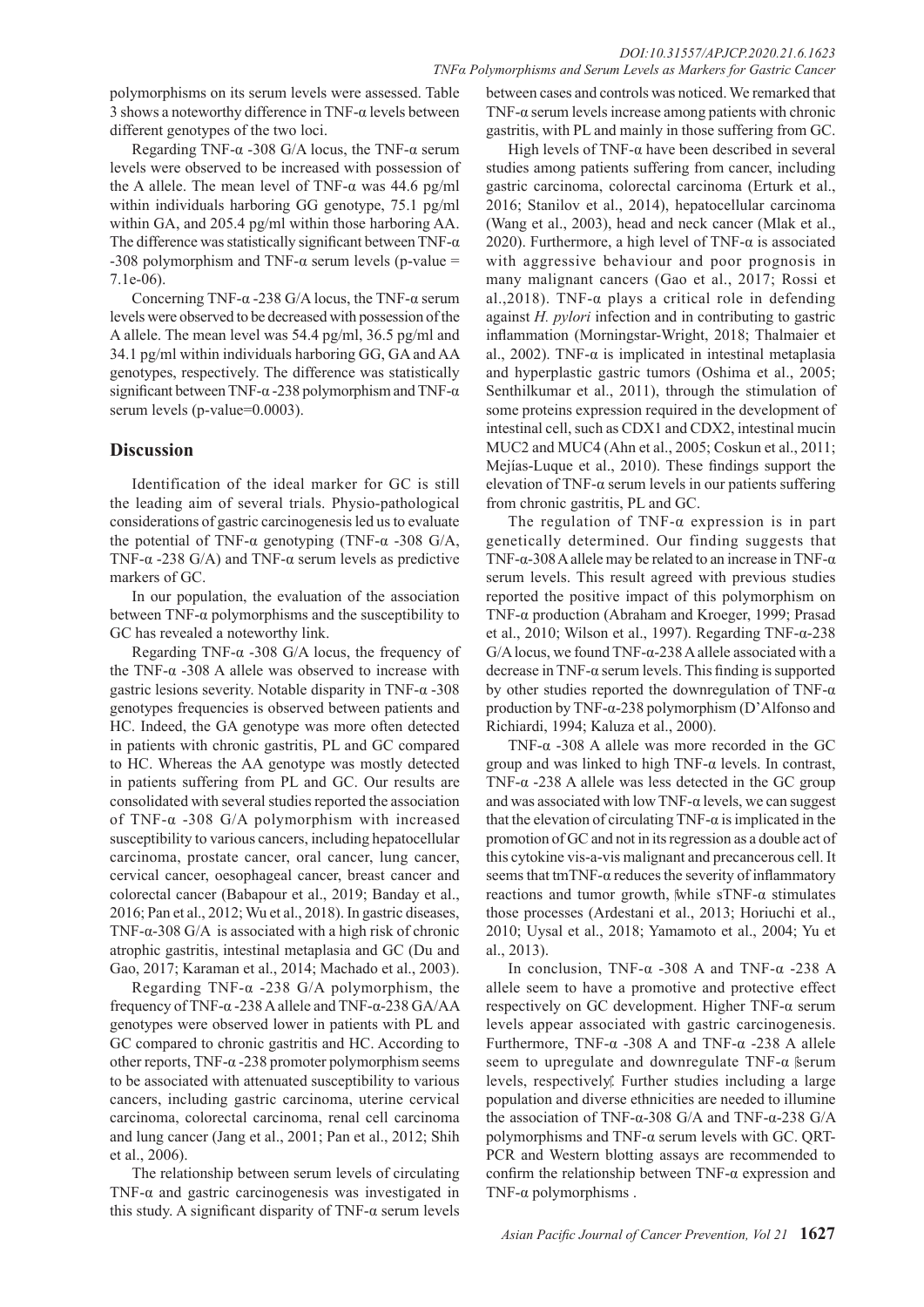## **Acknowledgments**

We acknowledge the contributions of Our Patients Partners, and we ask God for them the recovery and health. Dr. Nadia El Gnaoui, Mrs. Maria Serdani, Mrs. Saida Moutahir, and Dr. Amal Oukkadi from the Laboratory of Histo-Cytopathology, Institut Pasteur du Maroc, Casablanca, Morocco. Dr. Meriem Khyati from Laboratory of Onco-Virology, Institut Pasteur du Maroc. Pr Nordine Habti from Faculty of Medicine and Pharmacy of Casablanca. Dr. Abdeljabbar Majd from Regional Transfusion Center of Casablanca.

#### *Funding Statement*

This work is part of an approved thesis and it was supported by Pasteur Institute International Network [ACIP 2015-A-10-2015].

## **References**

- Abraham LJ, Kroeger KM (1999). Impact of the -308 TNF promoter polymorphism on the transcriptional regulation of the TNF gene: relevance to disease. *J Leukoc Biol*, **66**, 562–6.
- Ahn D, Crawley SC, Hokari R, et al (2005). TNF-alpha activates MUC2 transcription via NF-kappaB but inhibits via JNK activation. *Cell Physiol Biochem*, **15**, 29–40.
- Ardestani S, Li B, Deskins DL, et al (2013). Membrane versus soluble isoforms of TNF-α exert opposing effects on tumor growth and survival of tumor-associated myeloid cells. *Cancer Res*, **73**, 3938–50.
- Babapour N, Mehramiz M, Rastgar MA, et al (2019). Association of TNF-308 G>A polymorphism located in tumor necrosis factor a with the risk of developing cervical cancer and results of pap smear. *J Cell Biochem*, **120**, 5444–8.
- Banday MZ, Balkhi HM, Hamid Z, et al (2016). Tumor necrosis factor-α (TNF-α)-308G/A promoter polymorphism in colorectal cancer in ethnic Kashmiri population - A case control study in a detailed perspective. *Meta Gene*, **9**, 128–36.
- Berberoglu U, Yildirim E, Celen O (2004). Serum levels of tumor necrosis factor alpha correlate with response to neoadjuvant chemotherapy in locally advanced breast cancer. *Int J Biol Markers*, **19**, 130–4.
- Bockerstett KA, DiPaolo RJ (2017). Regulation of gastric carcinogenesis by inflammatory cytokines. *Cell Mol Gastroenterol Hepatol*, **4**, 47–53.
- Bray F, Ferlay J, Soerjomataram I, et al (2018). Global cancer statistics 2018: GLOBOCAN estimates of incidence and mortality worldwide for 36 cancers in 185 countries. *CA A Cancer J Clin*, **68**, 394–424.
- Cereda C, Gagliardi S, Cova E, Diamanti L, Ceroni M (2012). The role of TNF-Alpha in ALS: New hypotheses for future therapeutic approaches. Amyotrophic Lateral Sclerosis. *intechonen*
- Coskun M, Troelsen JT, Nielsen OH (2011). The role of CDX2 in intestinal homeostasis and inflammation. *Biochim Biophys Acta*, **1812**, 283–9.
- D'Alfonso S, Richiardi PM (1994). A polymorphic variation in a putative regulation box of the TNFA promoter region. *Immunogenetics*, **39**, 150–4.
- Du LC, Gao R (2017). Role of TNF- $\alpha$  -308G/A gene polymorphism in gastric cancer risk: A case control study and meta-analysis. *Turk J Gastroenterol*, **28**, 272–82.
- Erturk K, Tastekin D, Serilmez M et al (2016). Clinical significance of serum interleukin-29, interleukin-32, and

tumor necrosis factor alpha levels in patients with gastric cancer. *Tumour Biol*, **37**, 405–12.

- Essadik A, Jouhadi H, Rhouda T, et al (2015). Polymorphisms of tumor necrosis factor Alpha in Moroccan patients with gastric pathology: New Single-Nucleotide Polymorphisms in TNF-α −193 (G/A). *Mediators Inflamm*, **2015**.
- Gao Y, Yang Y, Yuan F, et al (2017). TNFα-YAP/p65-HK2 axis mediates breast cancer cell migration. *Oncogenesis*, **6**, 383.
- Horiuchi T, Mitoma H, Harashima S, Tsukamoto H, Shimoda T (2010). Transmembrane TNF-α: structure, function and interaction with anti-TNF agents. *Rheumatology (Oxford)*, **49**, 1215–28.
- Jang WH, Yang YI, Yea SS, et al (2001). The -238 tumor necrosis factor-alpha promoter polymorphism is associated with decreased susceptibility to cancers. *Cancer Lett*, **166**, 41–6.
- Josephs SF, Ichim TE, Prince M, et al (2018). Unleashing endogenous TNF-alpha as a cancer immunotherapeutic. *J Transl Med*, **16**, 242.
- Kaluza W, Reuss E, Grossmann S, et al (2000). Different transcriptional activity and in vitro TNF-α production in psoriasis patients carrying the TNF-α 238A promoter polymorphism. *J Investig Dermatol*, **114**, 1180–3.
- Karaman A, Aydin H, Geçki̇Nli̇ B, Bi̇Ni̇Ci̇ DN, Pi̇Ri̇M İ (2014). Relation of chronic atrophic gastritis and intestinal metaplasia with *Helicobacter pylori* and tumor necrosis factor-α and macrophage migration inhibitory factor polymorphisms in a population of Easten Anatolia. *Göztepe Tıp Dergisi*, **29**, 12–9.
- Koulis A, Buckle A, Boussioutas A (2019). Precancerous lesions and gastric cancer: Current understanding. *World J Gastrointest Oncol*, **11**, 665–8.
- Machado JC, Figueiredo C, Canedo P, et al (2003). A proinflammatory genetic profile increases the risk for chronic atrophic gastritis and gastric carcinoma. *Gastroenterology*, **125**, 364–71.
- Martínez-Reza I, Díaz L, García-Becerra R (2017). Preclinical and clinical aspects of TNF-α and its receptors TNFR1 and TNFR2 in breast cancer. *JBS*, **24**, 90.
- Mejías-Luque R, Lindén SK, Garrido M, et al (2010). Inflammation modulates the expression of the intestinal mucins MUC2 and MUC4 in gastric tumors. *Oncogene*, **29**, 1753–62.
- Mlak R, Powrózek T, Brzozowska A, et al (2020). The relationship between TNF-α gene promoter polymorphism (− 1211 T>C), the plasma concentration of TNF-α, and risk of oral mucositis and shortening of overall survival in patients subjected to intensity-modulated radiation therapy due to head and neck cancer. *Support Care Cancer*, **28**, 531–40.
- Morningstar-Wright L (2018). The Role of the TNF-alpha Inducing Protein (Tipα) in the Host Immune and Inflammatory Response to *Helicobacter pylori* Infection. archive.hshsl. umaryland.edu.
- Mourtzikou A, Alepaki M, Stamouli M, et al (2014). Evaluation of serum levels of IL-6, TNF-α, IL-10, IL-2 and IL-4 in patients with chronic hepatitis. *Inmunologia*, **33**, 41–50.
- Oshima M, Oshima H, Matsunaga A, Taketo MM (2005). Hyperplastic gastric tumors with spasmolytic polypeptide-expressing metaplasia caused by tumor necrosis factor-alpha-dependent inflammation in cyclooxygenase-2/ microsomal prostaglandin E synthase-1 transgenic mice. *Cancer Res*, **65**, 9147–51.
- Pan F, Tian J, Ji CS, et al (2012). Association of TNF-α-308 and -238 polymorphisms with risk of cervical cancer: a meta-analysis. *Asian Pac J Cancer Prev*, **13**, 5777–83.
- Prasad KN, Nyati KK, Verma A, Rizwan A, Paliwal VK (2010). Tumor necrosis factor-alpha polymorphisms and expression